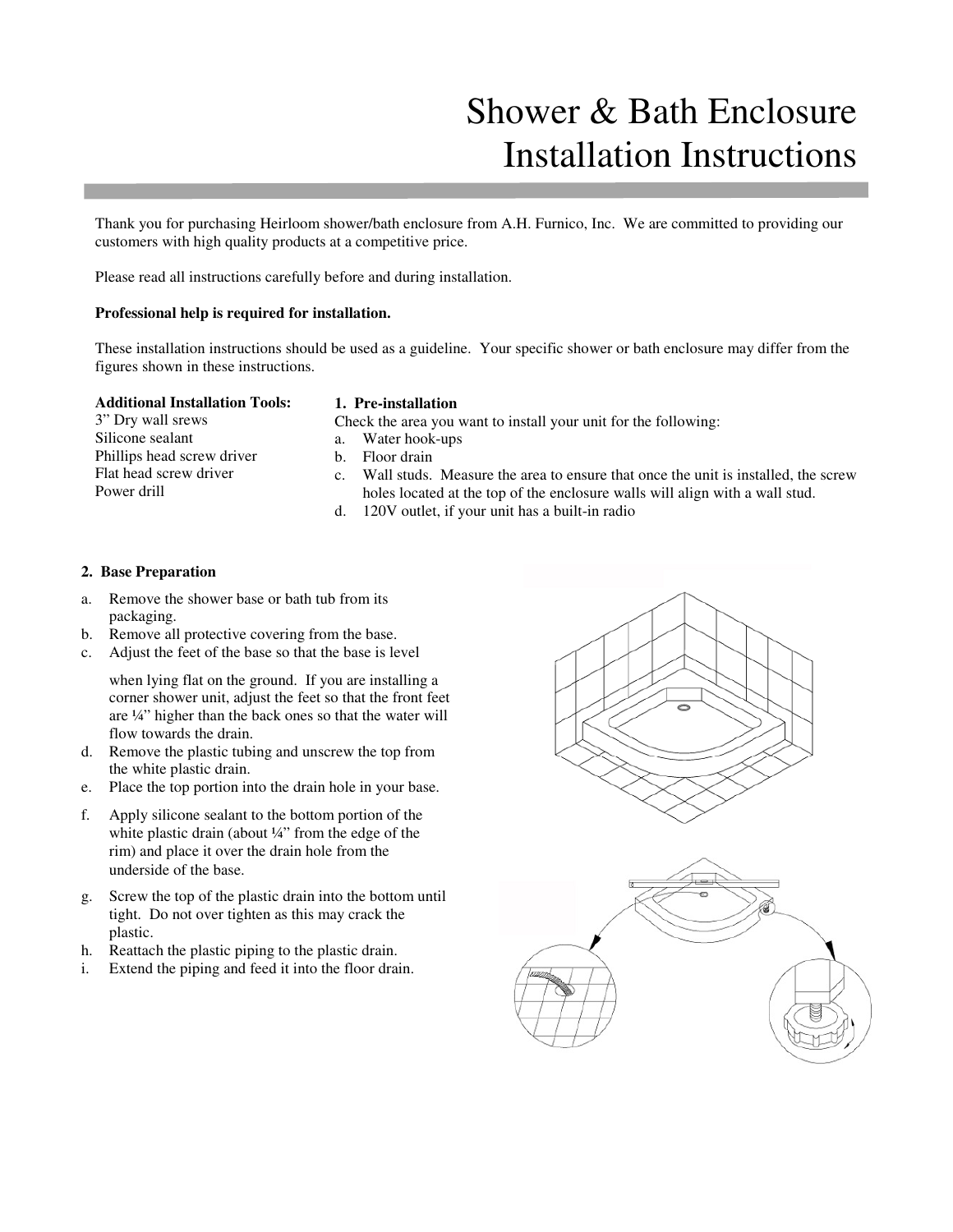#### **3. Glass Frame Assembly**

- a. Connect curved rails to the vertical stiles with two metal screws as shown by the illustration.
- b. The bigger rail is on top

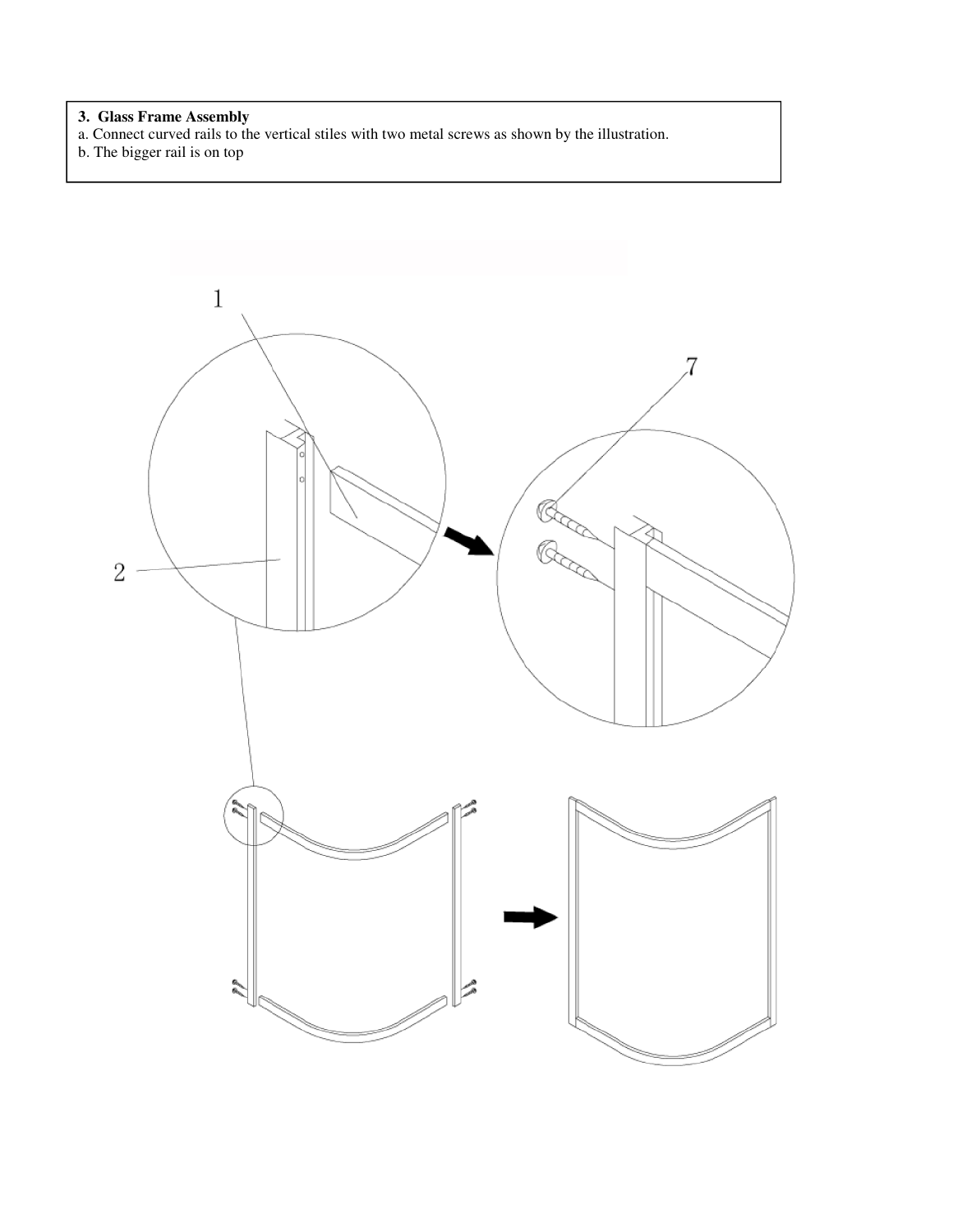# **4. Glass Panel Installation**

Install fixed glass panels to the door frame as shown by the illustration.

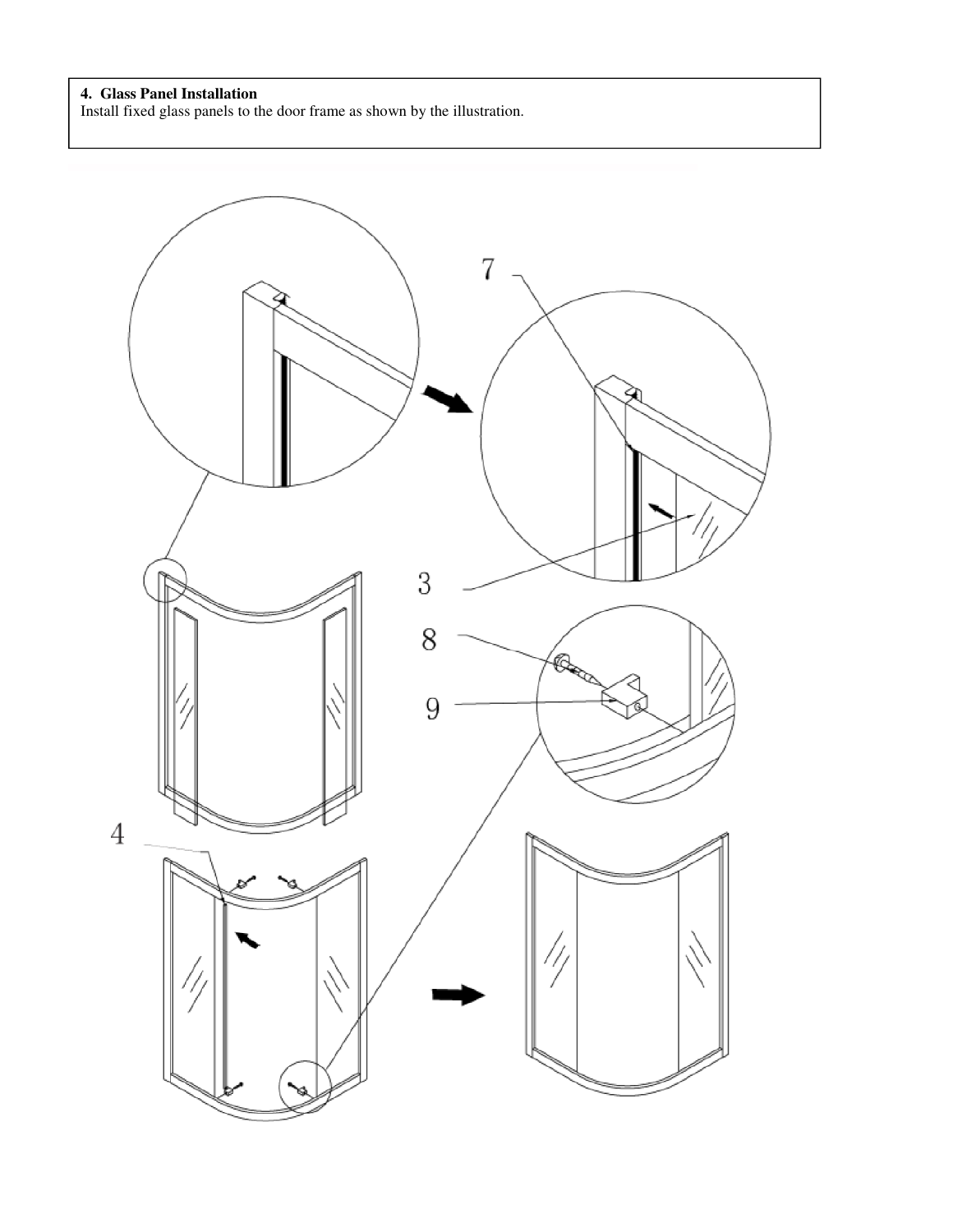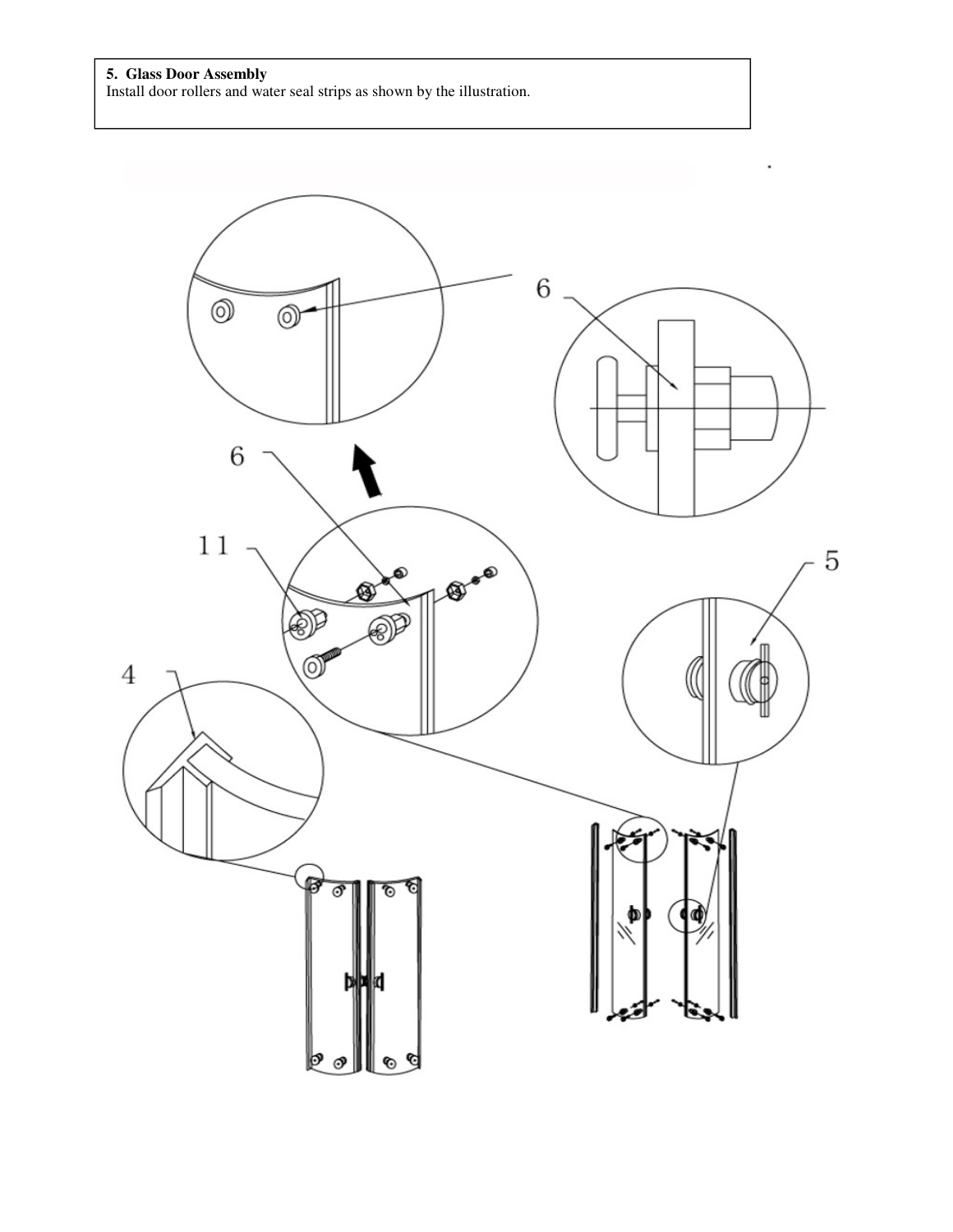

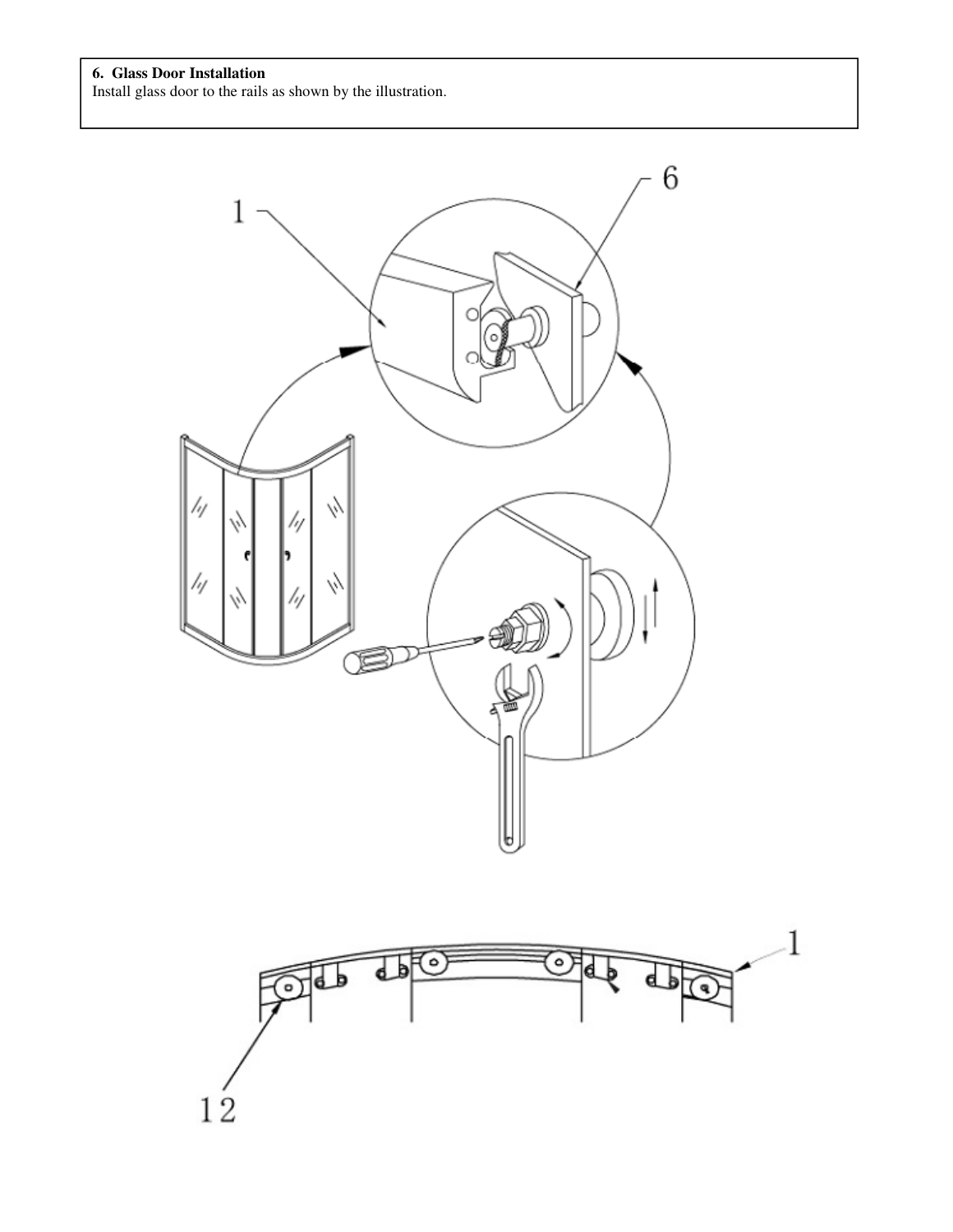# **7. Unit assembly**

- a. Stand the back wall of the unit up on the base.
- Place one of the side panels on the base and attach it to the back of the unit with the screws provided.
- c. Repeat the procedure for the other side panel.
- d. With the glass panels pre-installed, carefully install the front wall of the unit and secure it to the side with the screw provided.
- e. Seal the enclosure walls by applying a thin bead of silicone sealant along the joints on the inside of the enclosure.
- f. Seal the walls to the base by applying a thin bead of silicone sealant along the inside of the enclosure where the shower walls meet the base.
- g. Place the roof of the unit on top of the shower enclosure, aligning it with the walls. *Note: Some units may not have roofs.*

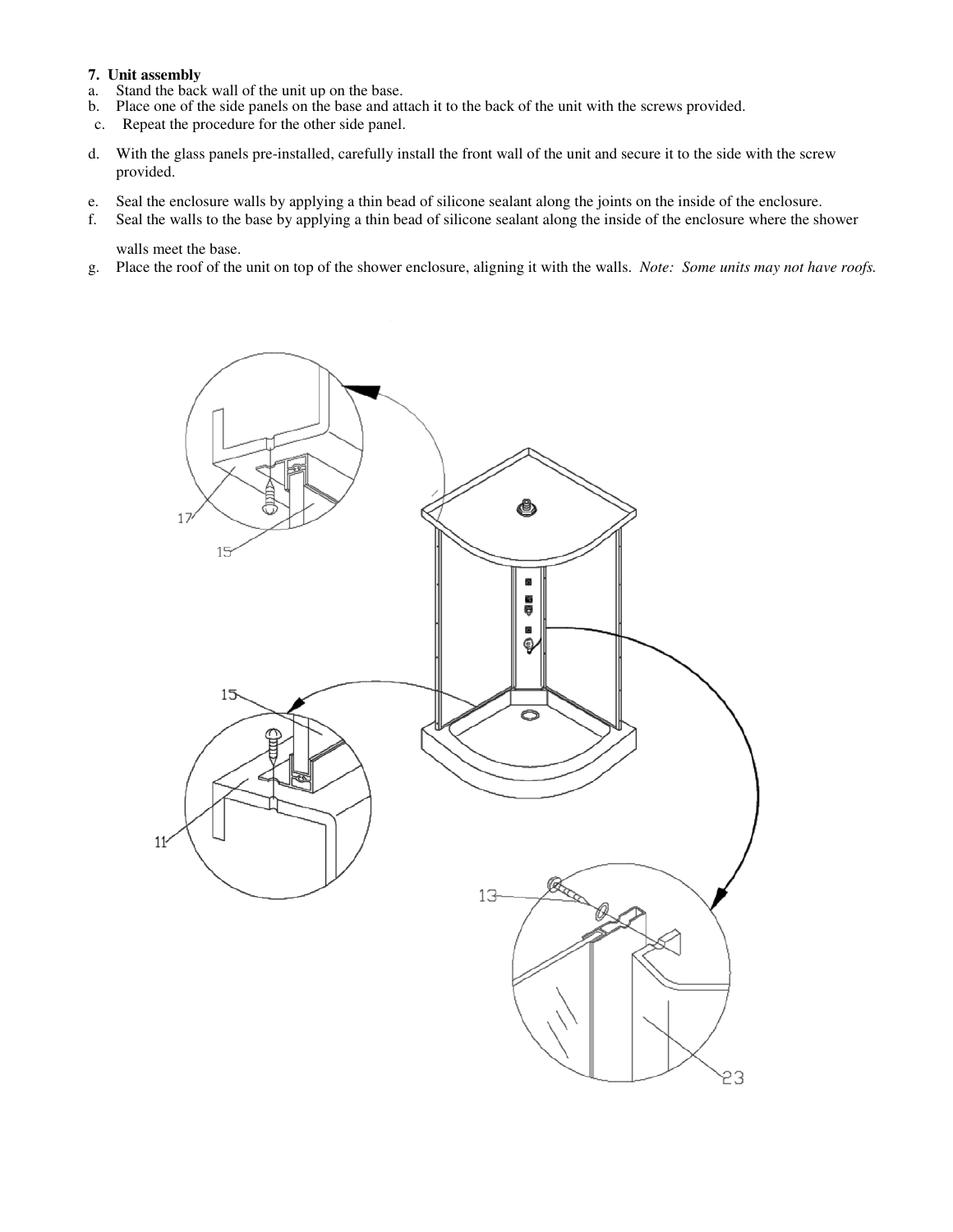# **8. Caulking**

Use silicon sealant to seal.